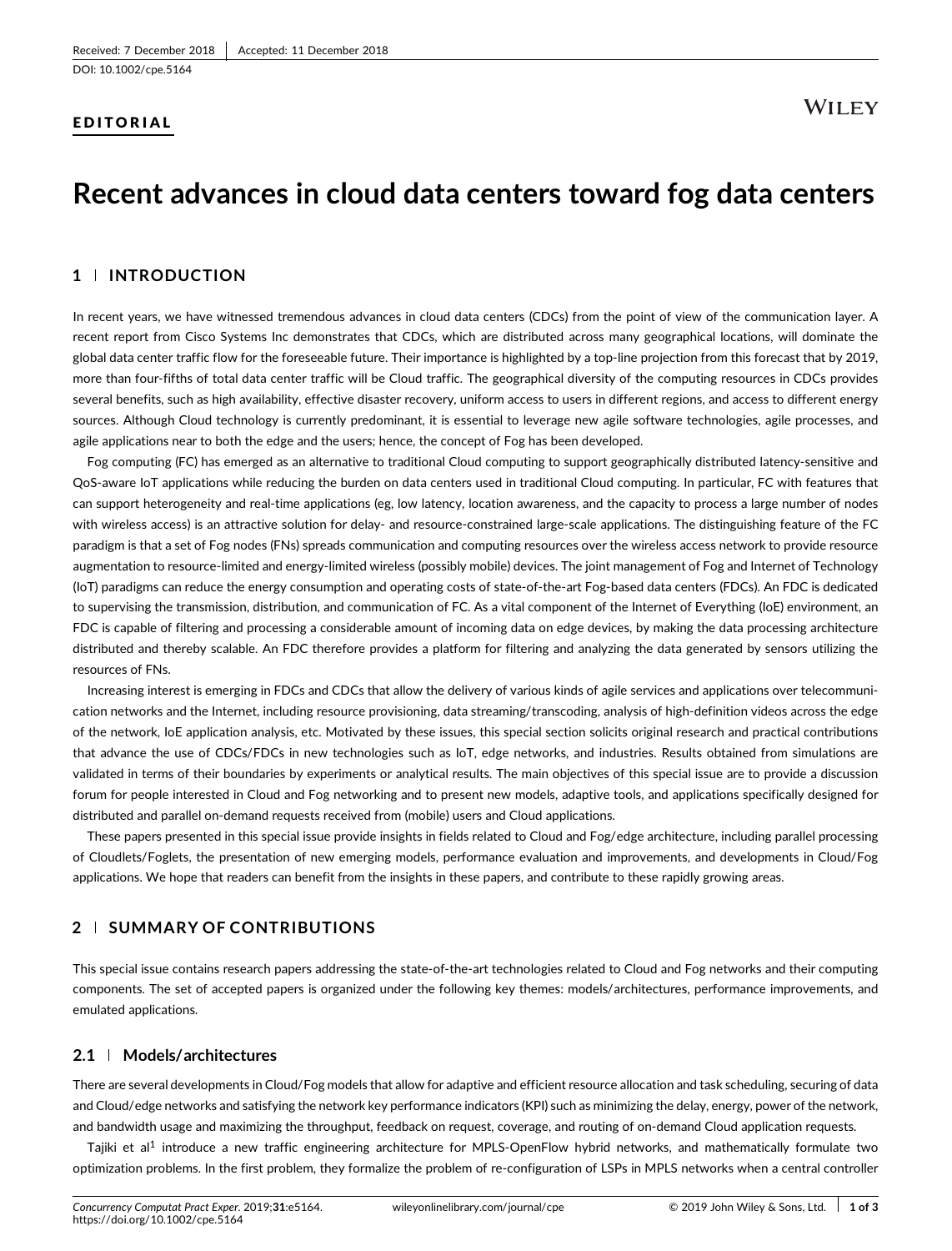is used as the path computational element. In the second problem, this paper concentrates on the issue of low-level resource re-allocation of the tasks scattered across such a network, while targeting the traffic traversing from the edge node and addressing the KPI, for example, using link utilization and path length with optimal and heuristic methods. Another work describes the provision of computing services without deploying appropriate infrastructure. In this architecture, the authors solve the problem of constrained computing resources at the edge nodes, $<sup>2</sup>$  $<sup>2</sup>$  $<sup>2</sup>$  and</sup> present an algorithm to tackle two-dimensional spatial data query transmission between the edge nodes. They also present statistical data on moving objects, satisfying the differential privacy preserving model and guaranteeing that the count query of the moving object's position data satisfies differential privacy. They experimentally analyze the data availability and the operating efficiency of the algorithm using real datasets.

Fog technology may incorporate software-defined networking (SDN) networks. FNs are connected with virtualized SDN-enabled switches, which run on servers or in data centers at the edge of the access network. The remaining non-trivial challenge in such a system is to find a way to recover from failures. This is classified as an NP problem involving real-time routing in the case of failure in the network, with limited processing and link capacity. Fortunately, the authors address this issue in another work, in which they present a new failure recovery scheme that provides service function chaining in SDN-based networks.<sup>[3](#page-2-3)</sup> They formulate the corresponding problem in the form of integer linear programming (ILP), and introduce a fast heuristic algorithm to solve the optimization problem to make the solution scalable. They then present their methodology and a solution concerning the average probability of failure in the selected paths, link utilization, and server utilization with various network topologies and shapes. The last paper in this category is an IoT architecture model that is based on the SDN paradigm applied in Cloud networking.<sup>[4](#page-2-4)</sup> The authors utilize the flexibility offered by SDNs, which can be used to allow a large number of IoT devices from various heterogeneous networks to communicate with each other reliably and securely. In their architecture, called CENSOR, new network services can be easily integrated with the underlying communication system. In terms of validation, they show the feasibility of deployment and present an analysis of security and the limitations of CENSOR with the help of a smart city use case, which also defines its benefits and challenges. We believe that this paper neatly reflects how on-the-fly architecture can be applied in real Cloud and Fog scenarios.

### **2.2 Performance improvements**

Other categories of approaches concentrate on improving the performance of contemporary networking systems such as Cloud computing and IoT, and how these can be integrated with the new tier of data analysis in the network, such as edge and Fog applications. These groups of methods describe several cutting-edge heuristic/meta-heuristic or joint solutions for tackling open issues such as minimizing task delays and maximizing throughput and network performance. As an example, Rehman et al<sup>5</sup> present a new scheduling algorithm based on the genetic algorithm (GA), called the multi-objective genetic algorithm (MOGA), to optimize the multiple objectives in cloud networking. MOGA decreases the makespan of a workflow by making scheduling decisions meet user-imposed constraints in terms of deadlines and budgets. This method addresses the conflicting interests of the Cloud stakeholders for optimization and provides a solution that not only minimizes the makespan to meet budget and deadline constraints but also provides an energy-efficient solution using dynamic voltage frequency scaling.

Another critical problem that must be addressed in a Cloud network is preserving data security between the network entities. Data sharing requires mutual assurance between from-end and back-end entities. Intermediate nodes also play a crucial role in data integrity and safety. A flow control mechanism (FCM) is an efficient and widely used methodology that can be used to control the sharing of data in this type of network. In the work of Khurshid et al,<sup>[6](#page-2-6)</sup> the authors tackle this important problem and present a prototype for an FCM called CamFlow that controls the existence of data files in plaintext in an IoT device network that is connected to Cloud networks. CamFlow adds security features for data transfer to the Cloud service provider, enabling information flow control policies to regulate data flow to and from customers and within the cloud. It adds a security assurance to the connection between the device and the Cloud system (ie, the login phase) and adopts an encryption method involving hash AES that controls the ciphertext transferred between the entities in a Cloud network. The authors also use a Petri net to formally validate the novelty of their mechanism, and evaluate the request execution time on both the server and device sides of the network, in different phases of the connection.

Another important issue is that the performance validation of Cloud and Fog technology provides real-time delay-tolerant secure processing of the shared information in cloud brokers. In the work of Khalid et al,[7](#page-2-7) the authors use E-Poll as a Fog-aware election commission. E-Poll offers an intelligent way to identify, which data can be processed in close-proximity Fog networks, and which should be sent to the cloud for bulk processing. The authors categorize their model and solution using various storage priorities. They emulate their model and solution at different Cloud hops (ie, nodes) and evaluate the delay for this processing between server-client connections. They also simulate their method in a Cloud system to provide efficient and reliable services to clients by adding intelligence at the level of a Fog device, and analyze the failed attempts and time taken to complete the tasks. E-Poll is used to study the fog-device connections in a simple voting system application and to explain the Fog device hit ratio and average time comparison between the Cloud client and the E-Poll system.

## **2.3 Emulated applications**

Fog technology allows existing applications to provide fewer latency services for heterogeneous users. Hence, from a psychological point of view, it is crucial to process the new perceptions of users while applying their applications in the existence of Fog technology. To do this, Haghparast et al<sup>8</sup> propose a new concept called Fog learning, with the aim of addressing critical thinking as a problematic issue in the academic